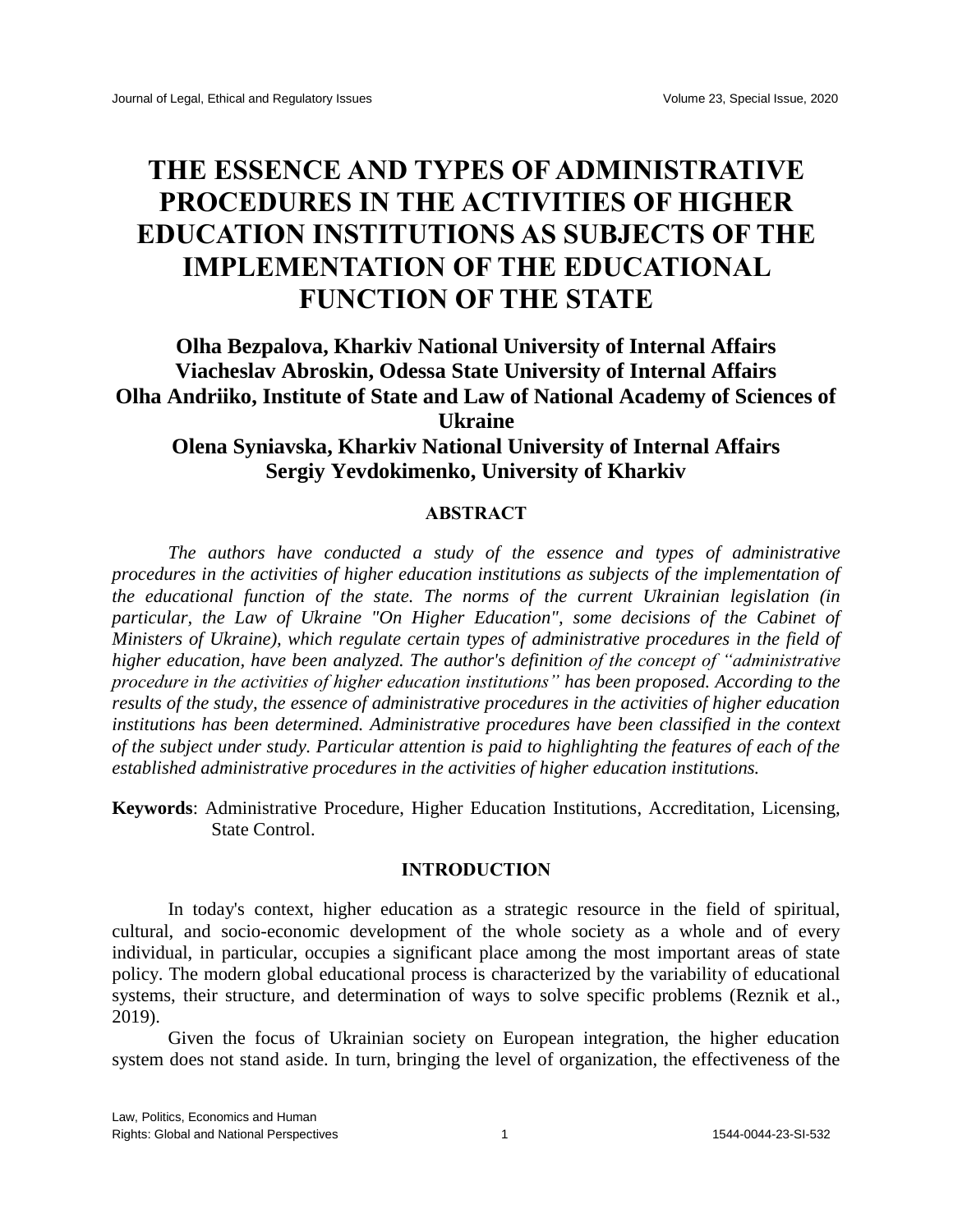higher education system in Ukraine to the standards and requirements of the European educational space requires the creation of an effective mechanism for its legal support. The effectiveness of the mechanism of legal support for the activities of higher educational institutions of Ukraine as subjects of administrative law seems possible not only by fixing the corresponding administrative norms at the legislative level but also by clearly regulating the issues of their implementation.

Given the process of European integration in Ukraine, the priority is to solve the problem of the imperfection of the regulatory framework and its partial compliance with international education standards (Kulish et al., 2016).

Joining the European educational space requires an appropriate regulatory framework designed to ensure a high level of quality in the provision of educational services, the autonomy of higher education institutions, and the implementation of the principles of democratization and decentralization in higher education. The regulation of relations between the state and other subjects of legal relations in the field of higher education should be carried out in the framework of administrative procedures regulated by law. Despite the presence of a large number of scientific developments to study the features of administrative procedures in the activities of higher education institutions, a comprehensive study of their nature and classification into certain types remains relevant today.

#### **LITERATURE REVIEW**

In the context of the issues under investigation, it is important to establish the essence of the concept of "*administrative procedure*", which has been repeatedly the object of study by scientists.

Thus, according to the definition of Bila (2015), the administrative procedure is a normative model of administrative procedural relations. At the same time, the scientist points out such a feature as determining by an administrative procedure only potential opportunities that can be (for non-power entities) or should be (for public administration bodies) used by future participants in administrative-procedural relations. In this context, the administrative procedure not only determines the order of actions of subjects of administrative law at a certain stage of the administrative process but also takes into account the reciprocity of the rights and obligations of participants in legal relations and the grounds for their implementation.

According to Yuriichuk (2018), administrative procedure should be understood as a normatively fixed algorithm (procedure for achieving a result) to consider and solve individual administrative affairs by public administration bodies, which are carried out with the aim of facilitating the implementation and protection of the rights, freedoms, and legitimate interests of individuals and legal entities, and ensuring the rule of law in Ukrainian society.

Yarmaki (2019) proposes to define the administrative procedure as an activity of executive and local self-government authorities, which is regulated by the administrativeprocedural norms, aimed at exercising their powers in relations with non-subordinate citizens and their organizations, and not related to the consideration of cases or the application of coercive measures. It is also important to note that the administrative procedure is considered by the author as a component of the administrative process.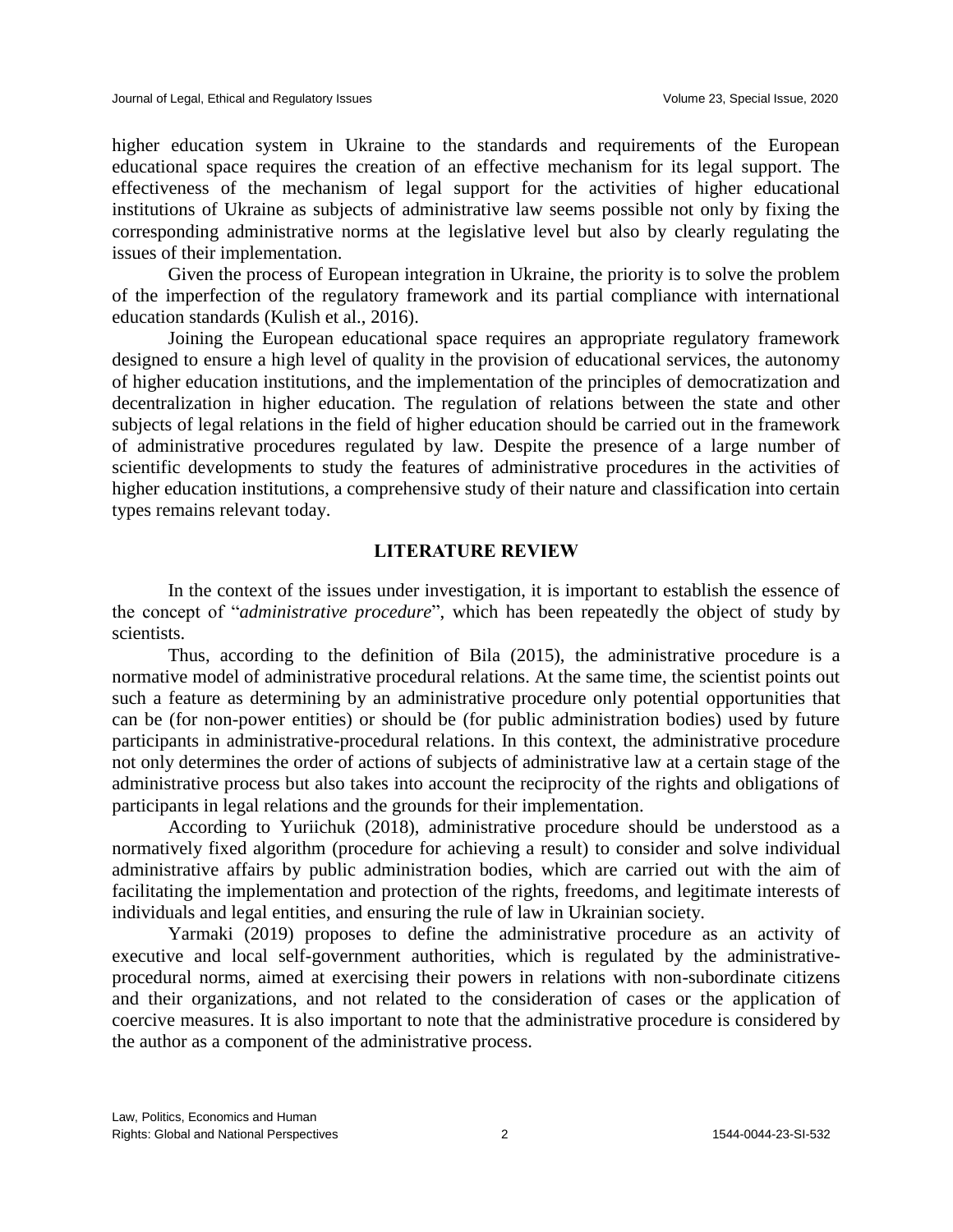Boiko (2019) has another point of view in this regard stating that the administrative procedure is connected only with the mechanisms by which the public administration implements its instruments of activity, and therefore has significant differences from the administrative process. If the administrative process is a judicial procedure for resolving some public law disputes, then the administrative procedure covers all the activities of the public administration from the exercise of powers to provide administrative services to the application of administrative coercive measures, and the like. Therefore, these categories explain completely different mechanisms, have different tasks and purposes.

Thus, as one can see, the approaches of scientists to determining the essence of the concept of administrative procedure differ. Some of them consider the administrative procedure as an integral part of the administrative process, while others, on the contrary, note the significant differences between these categories.

The analysis of the current Ukrainian legal framework shows that the definition of the concept of administrative procedure is not regulated in it.

#### **METHODOLOGY**

In order to study the nature and types of administrative procedures in the activities of higher educational institutions as subjects of the implementation of the educational function of the state, the dialectic method, the method of system-structural analysis and the formal legal method are used. The use of the dialectical method made it possible to define the concept of *"administrative procedure in the activities of higher educational institutions*". Using the method of system-structural analysis, the authors determined the essence of administrative procedures in the activities of higher educational institutions and also classified administrative procedures in the activities of higher educational institutions into separate types. The formal legal method was used to analyze certain norms of the current Ukrainian legislation (in particular, the Law of Ukraine "*On Higher Education*", some resolutions of the Cabinet of Ministers of Ukraine) in the context of the topic under study.

#### **FINDINGS AND DISCUSSIONS**

Administrative procedures in the field of education, including in the activities of higher educational institutions, include a large number. The legislation does not establish this list. Therefore, to determine the types of administrative procedures in the activities of higher education institutions, it is necessary to refer to their classification at the doctrinal level.

Thus, Frolov (2014) divides the administrative procedures in the activities of higher education institutions into the following types:

- 1. The procedures for the creation and reorganization of higher education institutions;
- 2. Licensing of their activities, accreditation;
- 3. The procedure for admission to higher education institutions;
- 4. The procedure for individual accounting of the results of assimilation by students of educational programs;
- 5. Procedures related to the implementation of student status;
- 6. The procedure, types, and forms of advanced training of scientific and pedagogical workers;
- 7. Procedures for the recognition and equivalence of documents of foreign states on higher and postgraduate professional education;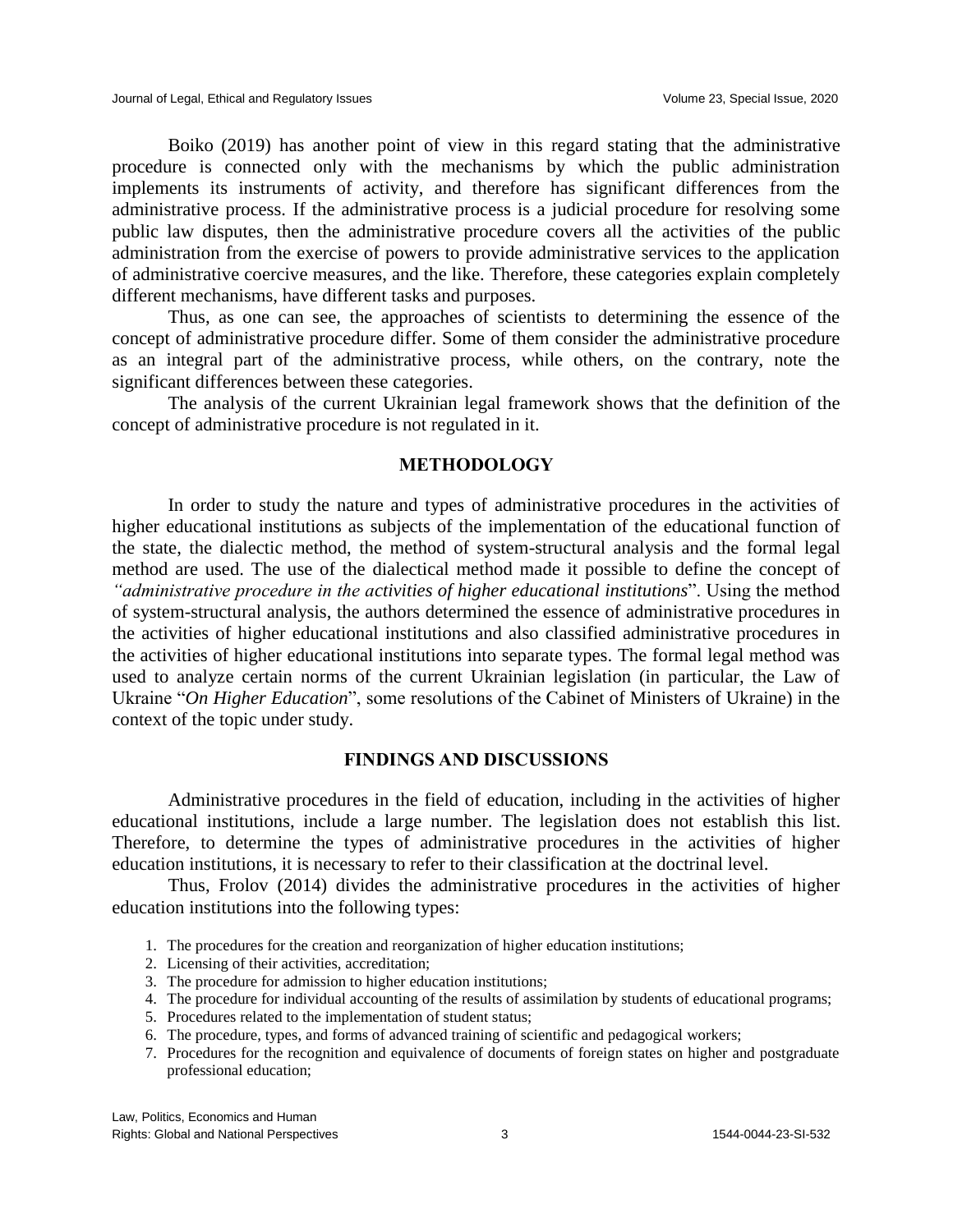8. The procedures for awarding academic degrees, conferring academic titles, and the like.

However, among the studied classifications of administrative procedures in the activities of higher education institutions, the classification proposed by Huberska is considered to be more successful and complete. The scientist conventionally classifies administrative procedures in the field of higher education into two general groups:

- 1. Internal;
- 2. External.

In turn, based on such a criterion as the field in which administrative procedures are implemented, Huberska additionally carries out their division into subgroups. Thus, the internal administrative procedures include the procedures for making and implementing managerial decisions in the field of higher education, and the external ones include

- 1. Constituent administrative procedures in the field of higher education;
- 2. Procedures for regulating the activities of higher education institutions;
- 3. Supervisory administrative procedures in the field of higher education (Huberska, 2016).

Thus, the authors consider it necessary to disclose the content of each of these administrative procedures in the activities of higher education institutions as subjects of the implementation of the educational function of the state.

The constituent administrative procedures in the activities of higher education institutions include education, reorganization, and liquidation. Based on the analysis of Art. 31 of the Law of Ukraine "*On Higher Education"* dated July 1, 2014, the determination of the body that takes the decision to create, reorganize (merge, acquire, demerge & transform), or liquidate a higher education institution depends on the form of ownership of the institution. If the institution is in state ownership, then such a decision is made by the Cabinet of Ministers of Ukraine; for institutions of communal ownership-by the relevant local authorities; for privately owned institutions-by individuals and/or legal entities in accordance with the law, including religious organizations whose charters (provisions) are registered in the manner prescribed by law (Law of Ukraine, 2014).

Among the administrative procedures for regulating the activities of higher education institutions, accreditation and licensing are distinguished. The legislative definition of the concepts of "*accreditation*" and "*licensing*" is contained in the Law of Ukraine *"On Higher Education".* Thus, according to paragraph 4 of Part 1 of Art. 1 of the Law, the legislator understands the accreditation as the assessment of the educational program and/or educational activities of higher education institutions for this program with a view to ensuring and improving the quality of higher education. Licensing is a procedure for recognizing the ability of a legal entity to carry out educational activities in accordance with the licensing conditions for educational activities (paragraph 15, Part 1, Article 1 of the Law) (Law of Ukraine, 2014).

Accreditation and licensing as types of administrative procedures in the activities of higher education institutions form the basis of the mechanism for regulating the activities of institutions and the quality assurance system of higher education in Ukraine. Given the relevance of state and public management of the quality of educational services in Ukraine, it is in the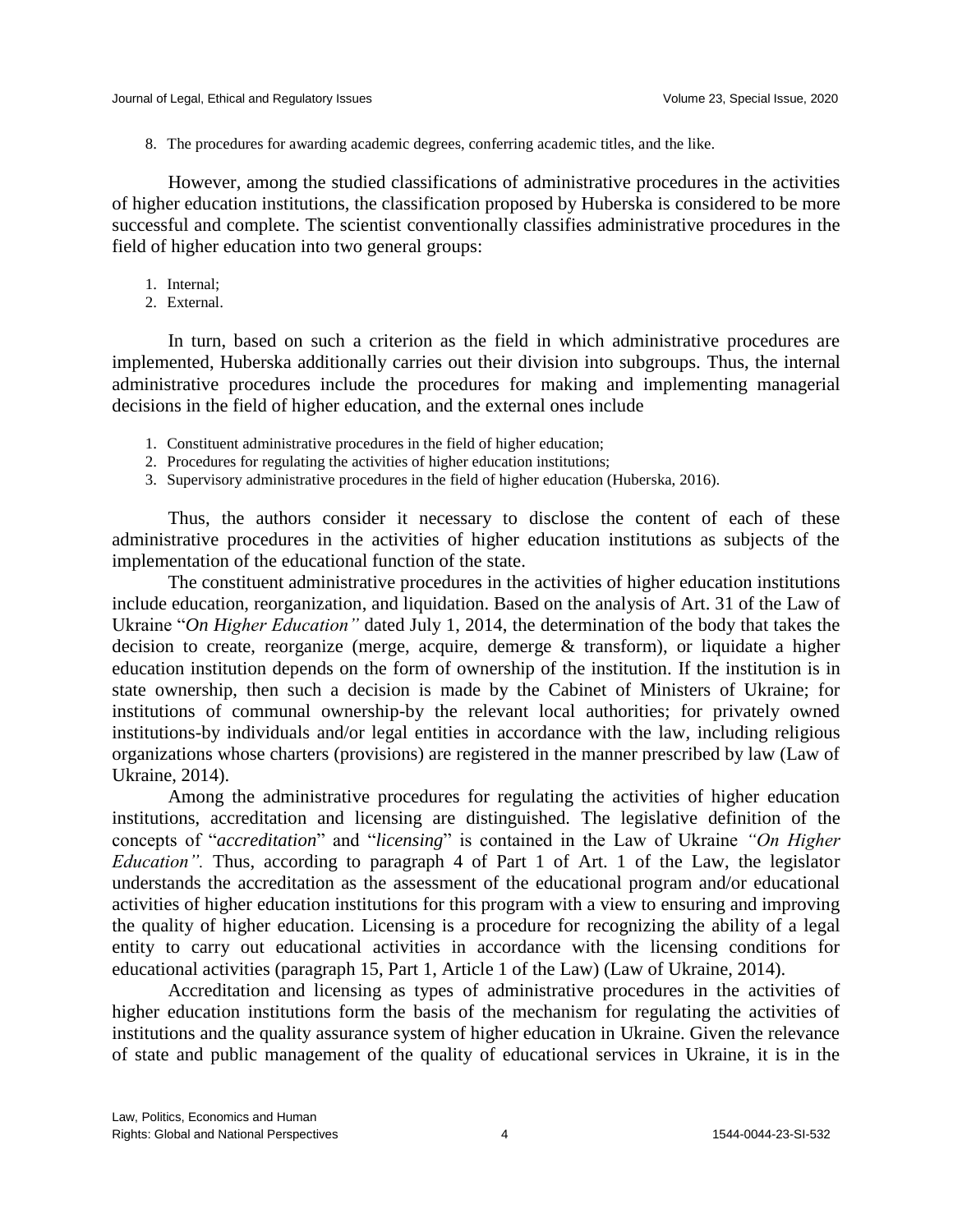processes of licensing and accreditation of higher education institutions that an expert assessment takes place and a state guarantee of the quality of educational programs is provided (Sysoiev, 2019).

It is important to note that ratings are also included by scientists to the administrative procedures in the activities of higher educational institutions. The current Ukrainian legislation does not define this concept, as does the rating procedure. At the same time, in paragraph 7 of Part 1 of Art. 18 of the Law of Ukraine "*On Higher Education*" it is determined that one of the powers of the National Agency for the Quality Assurance of Higher Education is the formation of criteria for assessing the quality of educational activities, including scientific achievements, higher educational institutions of Ukraine, by which ratings of higher educational institutions of Ukraine can be determined (Law of Ukraine, 2014). The consolidated rating of Ukrainian universities is the Information educational resource "*Osvita.ua*". The national and international ratings of Ukrainian universities which are the most powerful among the experts and the media are used as initial data: Top-200 Ukraine, Scopus and the indicator "*EIT point for contract*", each of which uses different criteria for evaluating higher education institutions. The obtained generalized rating sums up the ranking places of higher education institutions according to the above mentioned ratings.

Control and supervisory administrative procedures in the field of higher education are represented by state control over the activities of higher education institutions and the provision of educational services. Art. 77 of the Law of Ukraine "*On Higher Education*" provides for state supervision (control) of compliance by universities regardless of ownership and subordination of legislation in the field of education and science and educational standards. The implementation of this type of control is attributed to the competence of the central executive body, which ensures the implementation of state policy in the field of education, which involves the exercise of state supervision (control) over the activities of educational institutions (Law of Ukraine, 2014). In Ukraine, the main body in the system of central executive bodies ensures the formation and implements the state policy in the fields of education and science. In the Regulation on the Ministry of Education and Science of Ukraine, approved by the Cabinet of Ministers of Ukraine dated October 16, 2014, one of the tasks of the Ministry of Education and Science of Ukraine is to ensure the formation and implementation of state policy in the field of state supervision (control) of the activities of educational institutions (Resolution of the Cabinet of Ministers of Ukraine, 2014). The central executive authority, the activity of which is directed and coordinated by the Cabinet of Ministers of Ukraine through the Minister of Education and Science and which implements the state policy in the field of education, in particular, on issues of the implementation of state supervision (control) of educational institutions to comply with legislation is the State Service for the Quality of Education of Ukraine (Resolution of the Cabinet of Ministers of Ukraine, 2018).

#### **RECOMMENDATIONS**

Thus, based on the analysis of scientists' approaches to the definition of the term "*administrative procedure*" and taking into account the issues under study, the following author's definition is provided: the administrative procedure in the activities of higher education institutions is the legislatively regulated procedure to consider and solve individual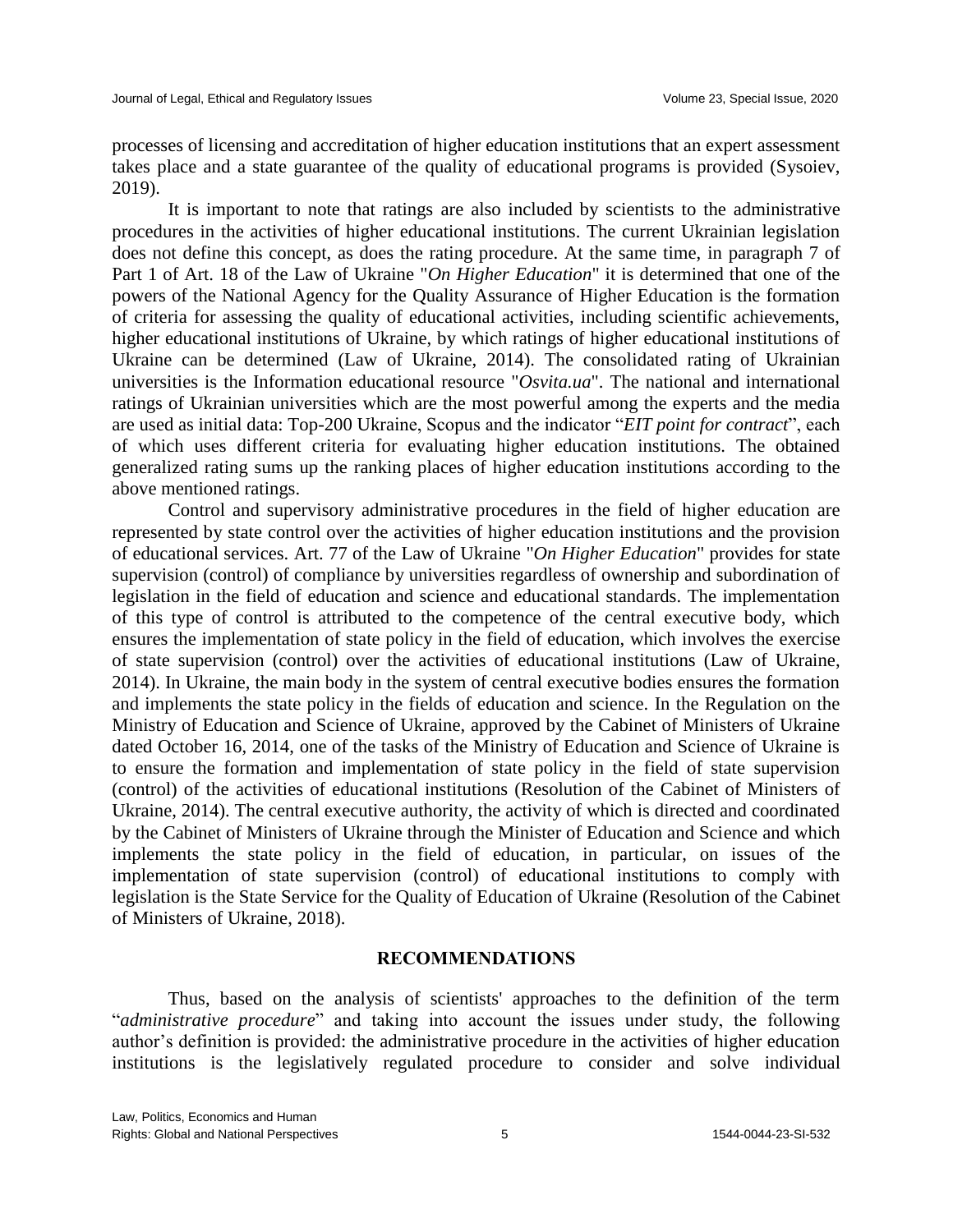administrative cases by public administration bodies (executive authorities and local selfgovernment bodies), which aims to ensure the implementation and protection of rights, freedoms, and law interests of subjects of administrative relations in the field of higher education.

The essence of administrative procedures in the activities of higher education institutions as subjects of the implementation of the educational function of the state can be determined by the following features:

- 1. Legal nature;
- 2. Staged nature a regulated sequence (order) of actions in the field of law enforcement and the adoption of relevant decisions;
- 3. Regulated sequence (order) of the actions of not only the subjects of public administration, as well as the behavior of private individuals (relations of public administration with private individuals);
- 4. Commitment to the final decision (administrative act);
- 5. Ensuring the implementation and prevention of violations of the rights of individuals (higher education applicants and other persons studying in HEI and scientific institutions);
- 6. Specific nature (a specific administrative case is settled);
- 7. Indisputable nature (resolving individual administrative cases but not resolving disputes or complaints of individuals against actions or decisions of public administration entities), etc.

#### **CONCLUSION**

Bringing the level of organization, the efficiency of functioning of the higher education system in Ukraine to the standards and requirements of the European educational space requires certainty, clarity, and specificity of legal regulation of administrative procedures in the activities of higher education institutions.

At the doctrinal level, there are different classifications of administrative procedures in the activities of higher education institutions. At the same time, the classification by which they are divided into internal and external is more successful and complete. If internal administrative procedures include procedures for decision-making and implementation of managerial decisions in the field of higher education, then external ones include;

- 1. Constitutional administrative procedures in the field of higher education (creation, reorganization, and liquidation of higher education institutions)
- 2. Procedures for regulating the activities of higher education institutions (licensing, registration, rating of higher education institutions)
- 3. Control and supervisory administrative procedures in the field of higher education (state control over the activities of higher education institutions, the provision of educational services).

In summary, it is important to note that the administrative procedures in the activities of higher education institutions in Ukraine should be implemented on the basis of respect for both the rights, freedoms, and legitimate interests of individual and collective entities, as well as state interests.